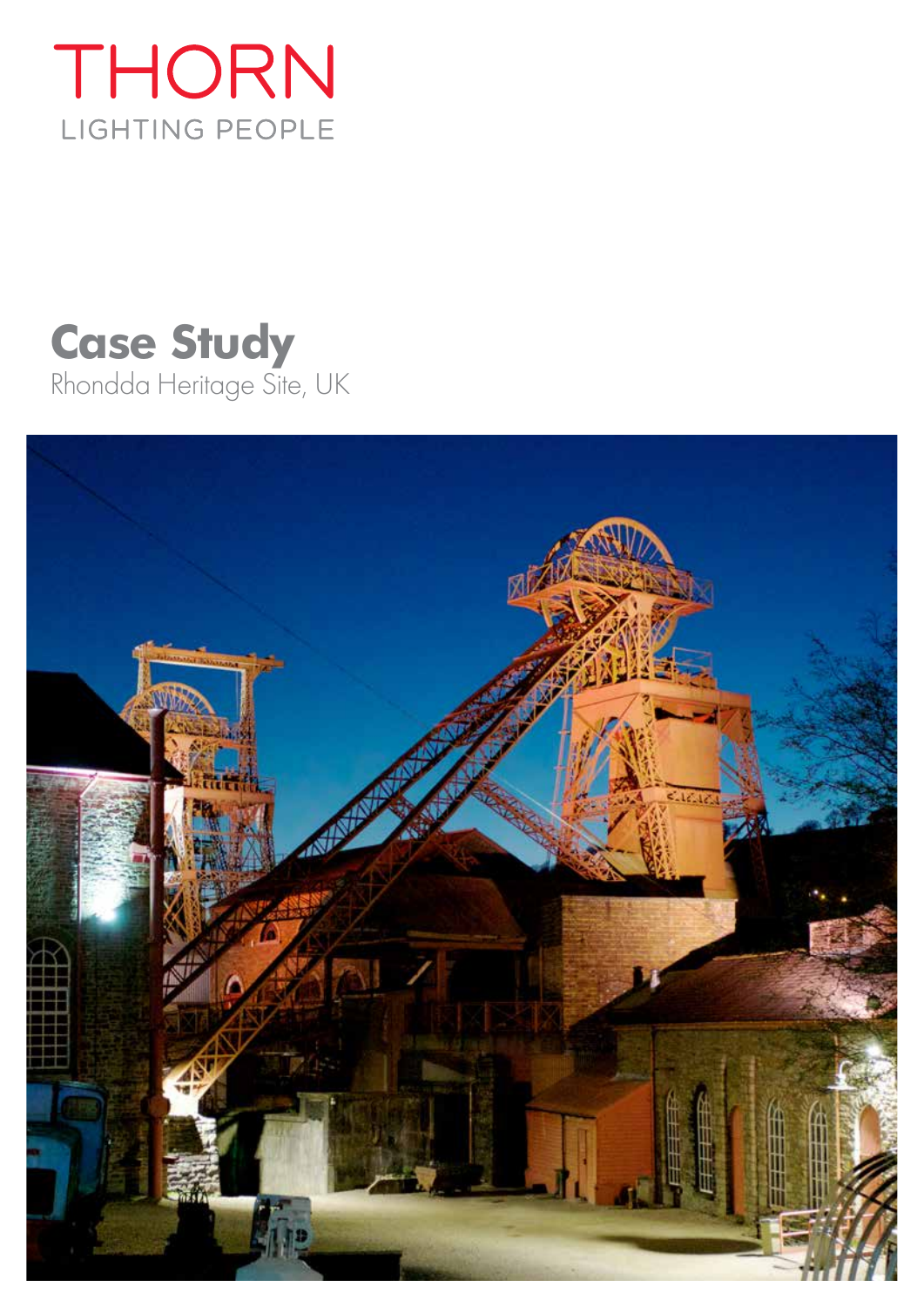# **New lighting gives energy efficient facelift to feature floodlighting at heritage museum**

Between 1860 and 1939 the Rhondda Valleys were one of the world's most important coal mining regions. Despite Rhondda being home to nearly 80 collieries, the Lewis Merthyr Colliery was the only one saved from demolition and preserved. In 1989 the Lewis Merthyr Colliery reopened as Rhondda Heritage Park – a tourist attraction offering an underground experience tour, replica village street, children's play area and more.

As a returning customer impressed by Thorn's high quality products and design expertise, Rhondda Cynon Taf County Borough Council (RCTCBC) approached Thorn once again. This time the brief was to design a new lighting solution to upgrade and improve the feature lighting of the colliery's Grade 2 Listed chimney, steel wheel towers and car park.



#### **Lighting objectives**

The existing lighting from Thorn was a mixture of metal halide and Sonpak high pressure sodium floodlights with by now poor beam control and a total annual energy consumption of 9958.3 kWh.

In order to meet Local Authority requirement's, the lighting objectives were to significantly reduce energy consumption and maintenance while enhancing the Heritage Park and surrounding area.

Standing at 50 metres and with a 360° viewing angle, the chimney required particularly careful lighting design to ensure even illumination with no waste light.

#### **Lighting solution**

Working directly with RCTCBC, Thorn's specialist design team conducted a site visit before developing a CGI to demonstrate how the new lighting would illuminate the park. This was particularly important because there was no performance specification to work to.

Following approval of the CGI, the old lighting was replaced with an energy efficient, low maintenance LED lighting solution. This included Thorn's Contrast 2 floodlight with a narrow beam reflector for the chimney and steel wheel towers, Leopard LED bulkhead for the perimeter and Olsys Area floodlight for the car park, courtyard and play area.

Where possible existing mounting positions were used. Where the position was too dangerous however, Thorn established new locations to ensure safe and easy access for cleaning and maintenance. By relocating some floodlights, the overall number of fittings was reduced.

#### **Results and benefits**

The feature lighting at this Heritage Park has had a spectacular facelift. The use of LED with precise beam optics ensures light is projected where is it needed on the chimney and winding gear, and not into the sky. As well as enhancing the overall lit effect and saving energy, this significantly reduces waste light.

With a 75% reduction in energy consumption, the new lighting will reduce annual energy costs by more than £890.

#### **Customer feedback**

Energy Manager at RCTCBC, Jon Arroyo, says: "My experience of working with Thorn has once again been one that I would describe as both professional and supportive with high quality products that I trust."

"I had an idea of what we needed to do as there was existing old and failing sodium lighting but had no clue of what power LED fittings would be required. During Thorn's site visit we discussed design ideas and I was really impressed when the Thorn design showed plots and 3D representation of the lit effect. The CGI was very reassuring of what we might expect."

"The focus of the project was to achieve energy as well as maintenance savings and I'm delighted that Thorn met all of our objectives for this project. The lights are compact and discrete and will hopefully serve us well to create a focal landmark at the gateway to the Rhondda Valleys."

"I was particularly impressed with the support and response we have received from Thorn. Thorn has been involved in the project rather than just giving us a catalogue of fittings and leaving it to us to choose. Special thanks go to my dedicated Account Manager for his efforts and support. He certainly goes the extra mile to make these projects work."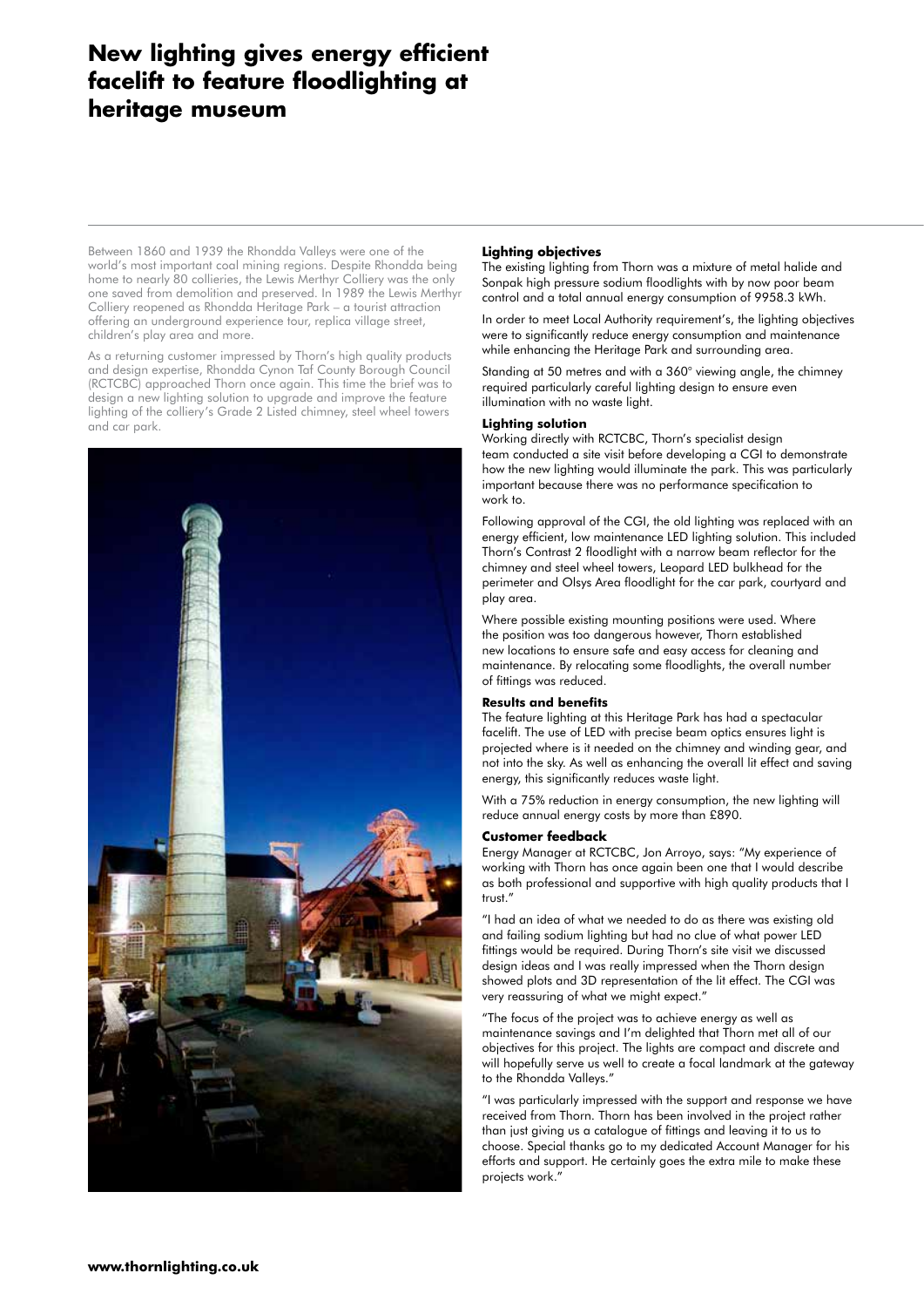



# **Key facts**

- Lighting design CGI created by Thorn's Lighting Design Centre to demonstrate how the new lighting would look
- LED fittings deliver 75% energy reduction and long LED lifetime of up to 50 000 hours for low maintenance
- Visual appeal of the Rhondda Heritage Park significantly enhanced
- All client targets and objectives met

## **Products used**





Contrast 2 Olsys Area



Leopard LED